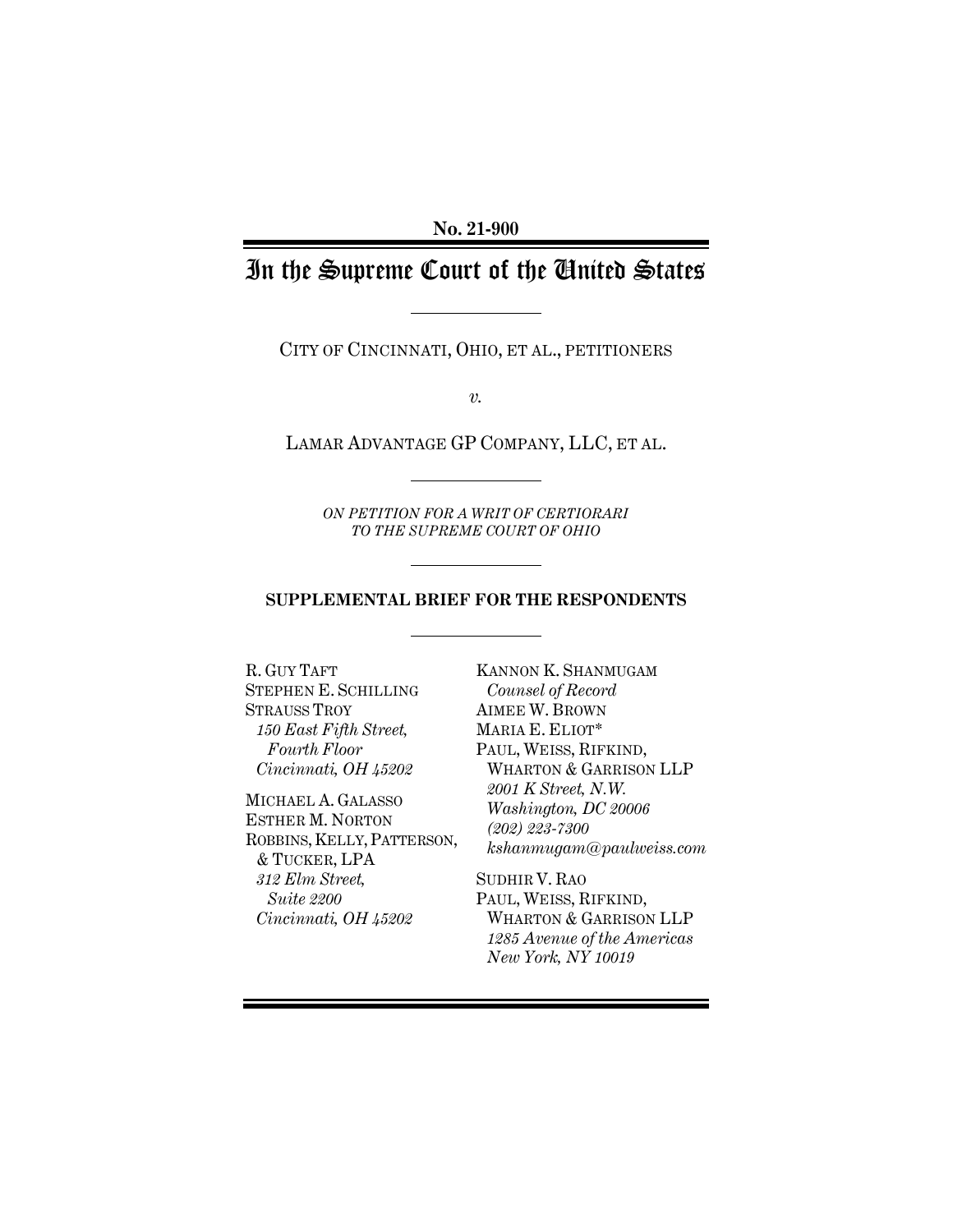<sup>\*</sup>Admitted in Maryland and practicing law in the District of Columbia pending application for admission to the D.C. Bar under the supervision of bar members pursuant to D.C. Court of Appeals Rule 49(c)(8).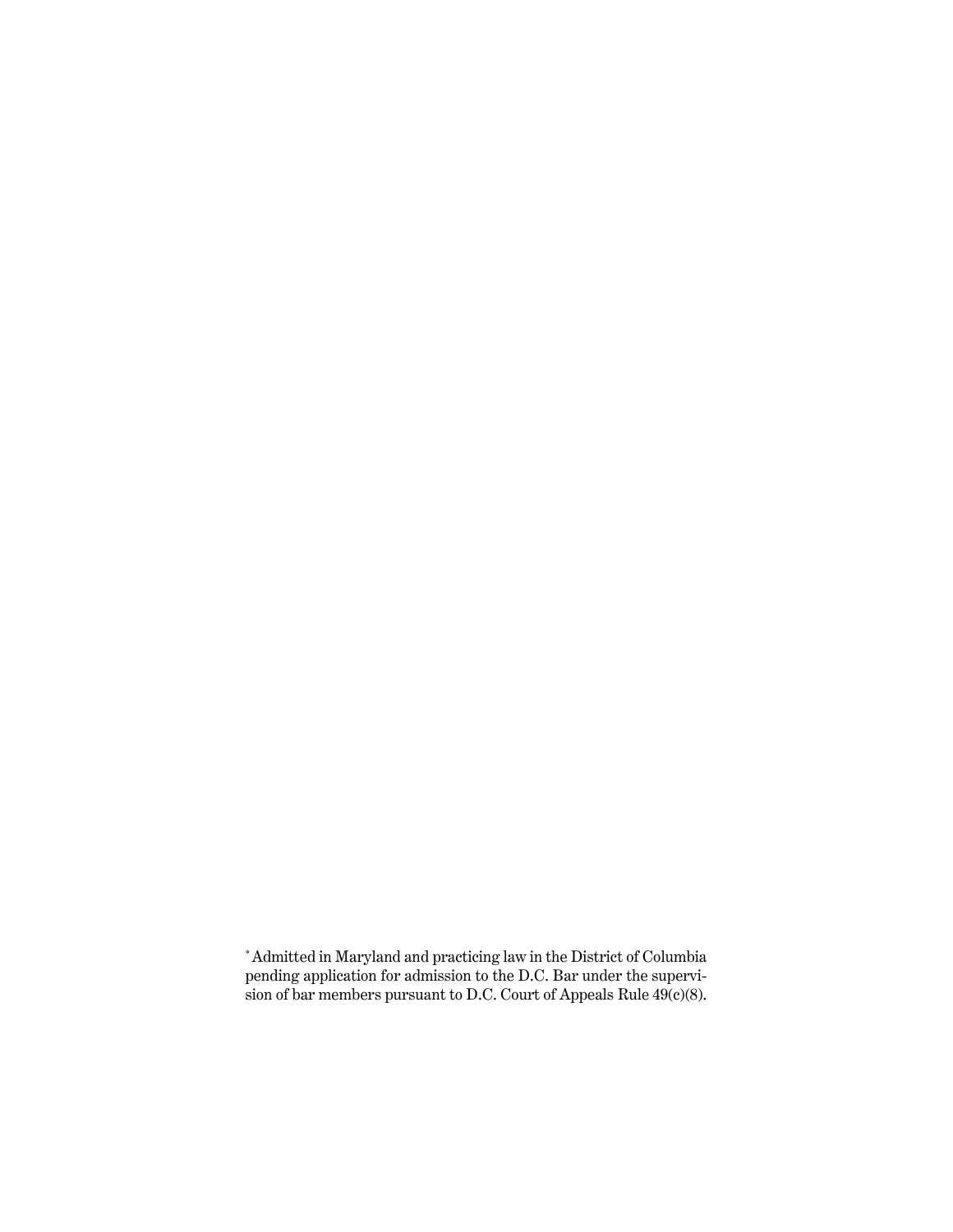## In the Supreme Court of the United States

No. 21-900

CITY OF CINCINNATI, OHIO, ET AL., PETITIONERS

*v.*

LAMAR ADVANTAGE GP COMPANY, LLC, ET AL.

*ON PETITION FOR A WRIT OF CERTIORARI TO THE SUPREME COURT OF OHIO*

## **SUPPLEMENTAL BRIEF FOR THE RESPONDENTS**

In the earlier briefing in this case, respondent and petitioner agreed that the Court's decision in *City of Austin*  v. *Reagan National Advertising*, No. 20-1029, would have no bearing on the correct resolution of the question presented here. See Resp. Br. 21 n.\*; Reply Br. 10-12. That remains true. If anything, the Court's decision underscores the need for further review on that question. In *City of Austin*, the Court held that a distinction between on-premises and off-premises signs is content neutral and thus not subject to strict scrutiny. See slip op. 6. But the Court had no occasion to address whether the targeted taxation of a small group of billboard owners—separate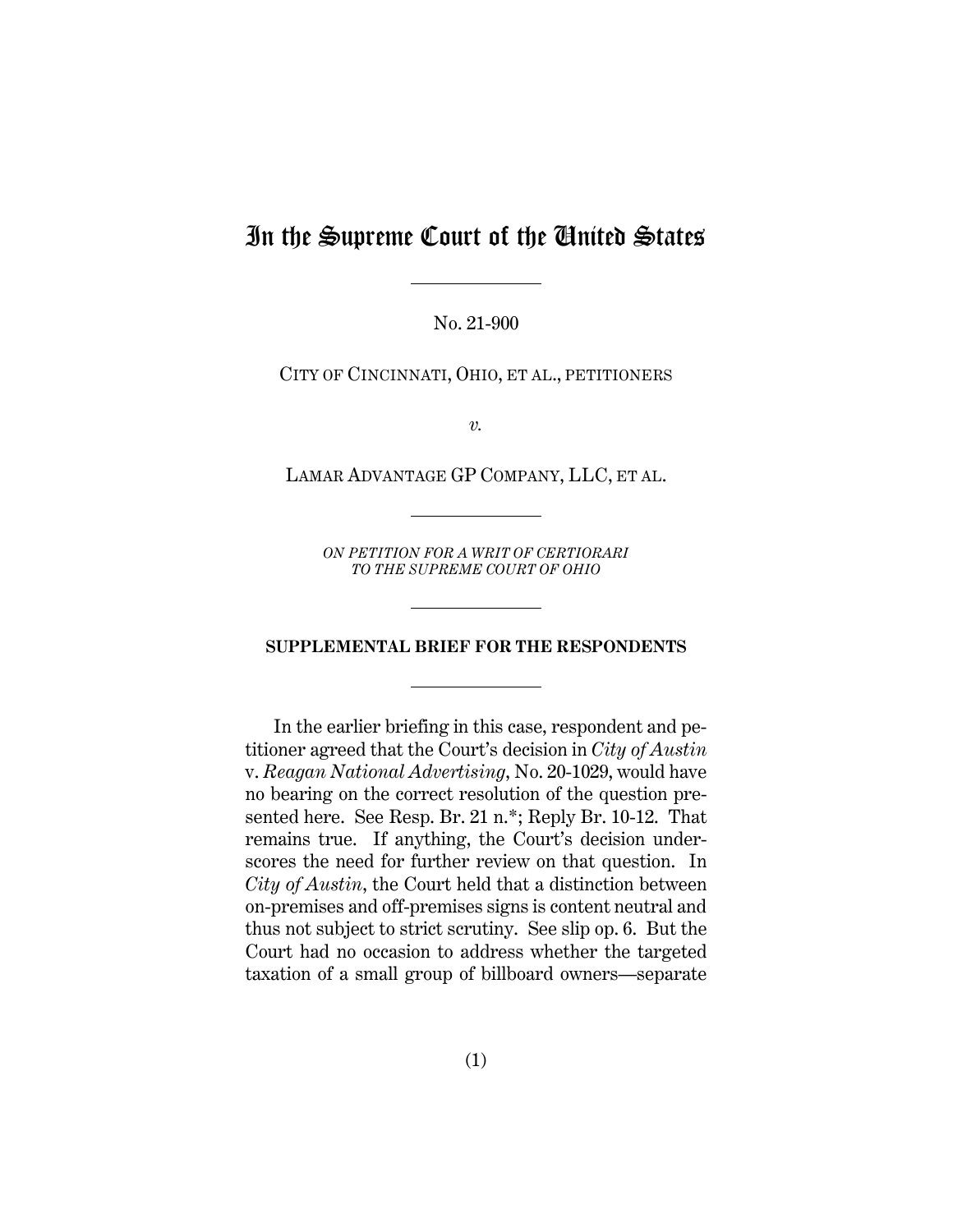and apart from any on-premises/off-premises distinction—triggers strict scrutiny. That is the question on which the lower courts are divided, and it warrants the Court's review.

In the decision below, the Ohio Supreme Court invalidated a Cincinnati tax on "outdoor advertising signs" that falls predominantly on respondents. See Pet. App. 2a-3a; Resp. Br. 7-11. The Ohio Supreme Court held that the tax was subject to strict scrutiny because it "targeted a small group of speakers." Pet. App. 22a. And the court concluded that, because the city's only stated interest was in raising revenue, the tax was unconstitutional under the First Amendment. See *id*. at 24a.

In so holding, the Ohio Supreme Court expressly disagreed with the Maryland Court of Appeals' earlier decision upholding Baltimore's tax on "outdoor advertising displays"—a tax that is materially identical to Cincinnati's tax, except that it distinguishes between on-premises and off-premises signs. See Pet. App. 24a-25a (discussing *Clear Channel Outdoor, Inc.* v. *Director, Department of Finance*, 247 A.3d 740 (Md. 2021), petition for cert. pending, No. 21-219 (filed Aug. 12, 2021)). In that case, the billboard company argued that the tax must be subject to heightened scrutiny under the First Amendment because it singled out a speech platform, targeted a small group of speakers, and discriminated on the basis of a billboard's content. See *Clear Channel*, 247 A.3d at 759-760. The Maryland Court of Appeals rejected each of those arguments and upheld the tax, holding that neither the targeted nature of the tax nor the distinction between onpremises and off-premises signs required the application of heightened scrutiny. See *ibid*.

There is therefore an unambiguous conflict between state courts of last resort on an important question of First Amendment law. If anything, by holding that the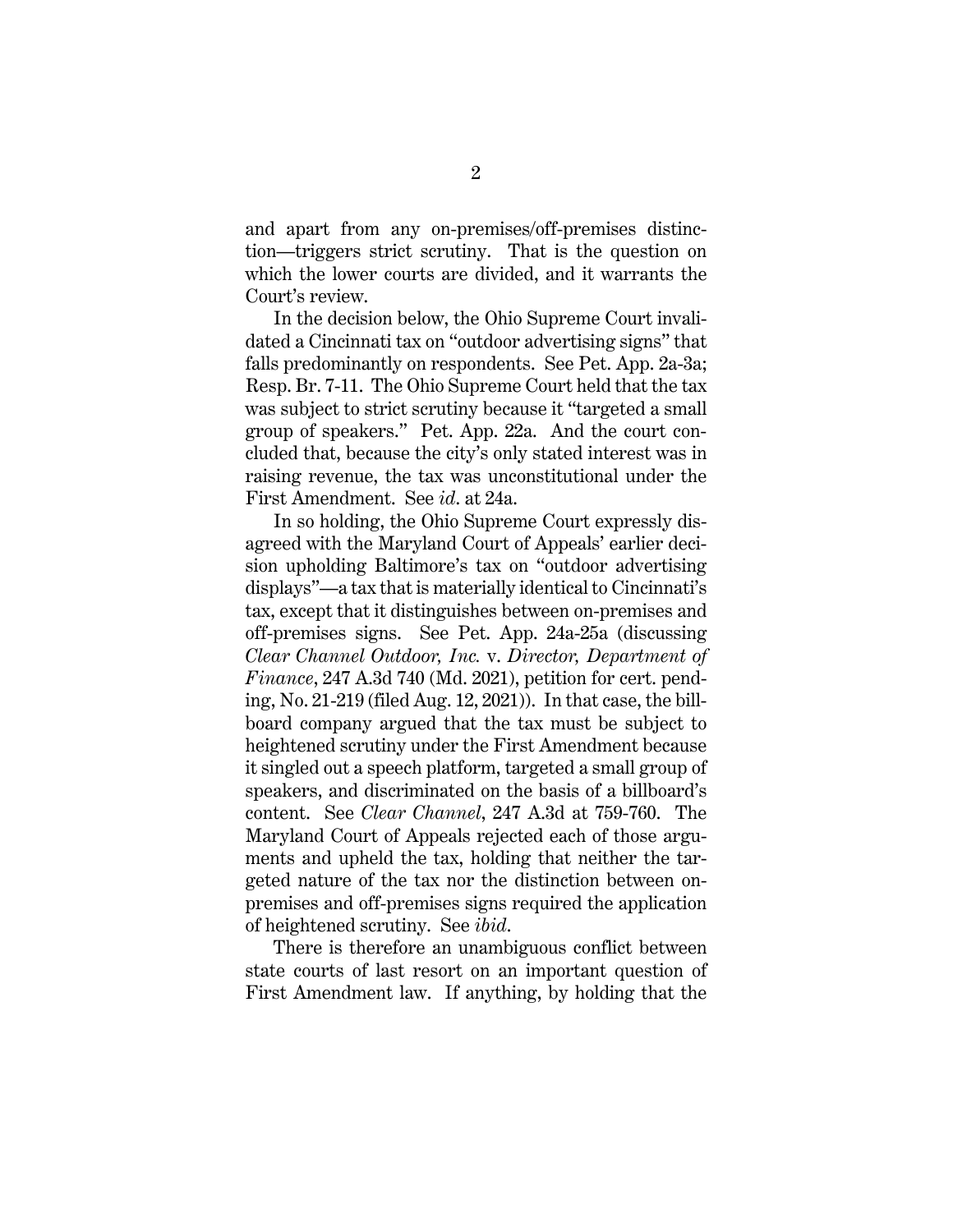on-premises/off-premises distinction does not trigger strict scrutiny on its own, the Court's decision in *City of Austin* removes the only potential basis for distinguishing between the appropriate constitutional treatment of the Cincinnati and Baltimore taxes. Both taxes target a protected speech platform and a small number of speakers. Yet the Ohio and Maryland courts of last resort reached opposite results after applying different levels of scrutiny to the taxes at issue, with the Ohio court accepting the targeted-taxation rationale for heightened scrutiny and the Maryland court rejecting it. The Court's decision in *City of Austin* thereby clarifies the conflict between the lower courts and highlights the need for further review.

\* \* \* \* \*

There is no reason to delay resolution of this important question of constitutional law. All of the parties here have urged this Court to grant review on the question, which has broad ramifications not just for the billboard industry but beyond. The existence of a split is indisputable in the wake of the Court's decision in *City of Austin*. This case is now an obvious candidate for the Court's review. The petition for a writ of certiorari should therefore be granted.